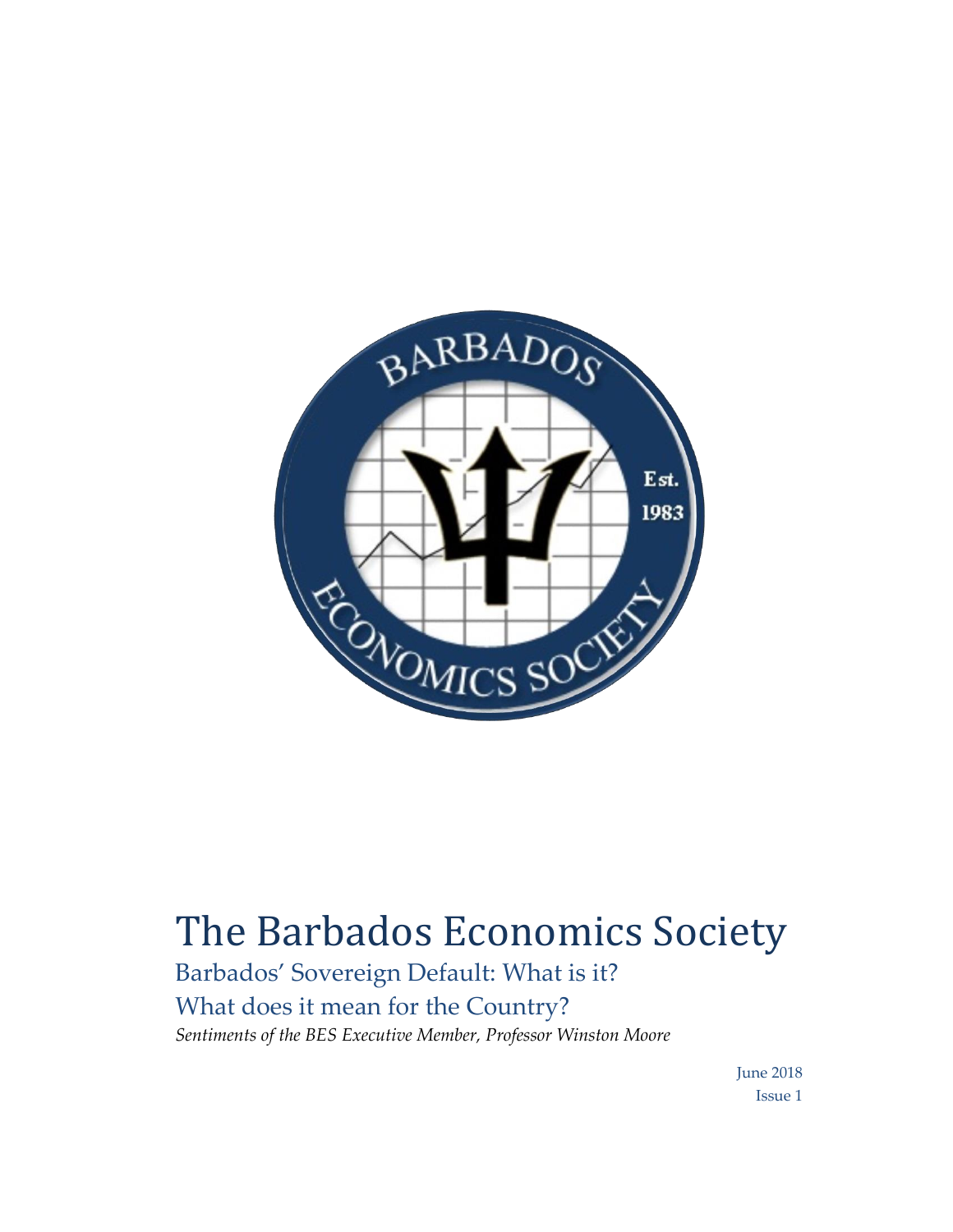## The Barbados Economics Society

Barbados' Sovereign Default: What is it? What does it mean for the Country?

*Sentiments of the BES Executive Member, Professor Winston Moore* 

## Summary

External debt can be an important source of financing for Small States. In many of these countries, production has a high import content. By financing a project using an international loan, it therefore allows a country to minimise the impact of a project on its international reserves. Say for example a country is constructing a new hotel. Many of the inputs involved in the construction phase would require the construction company to purchase goods (e.g. fixtures and fittings) and potentially professional services from abroad. These purchases therefore have the potential to negatively impact on the holdings of foreign exchange of the country during the construction phase of the project. In addition to minimising the negative impact of a new project on foreign exchange earnings, foreign financing might also be necessary if there are insufficient funds available locally to financing a new publicsector project.

At the end of fiscal year 2017/18, the Government of Barbados' external debt obligations were approximately BBD\$2.7 billion or approximately 29.6 percent of GDP (See Figure 1). Domestic debt in comparison (including that held by the National Insurance Scheme) was approximately 120.9 percent of GDP at the end of the same period. In addition, external debt, in contrast to domestic debt, has been declining since 2015 as it became increasingly difficult to rollover foreign debt due to the island's falling external credit ratings.

*The existence of external debt can be important source of financing for Small States.*

*Unlike domestic debt, external debt has been declining since 2015 as it became increasingly difficult to rollover foreign debt due to the island's falling external credit ratings.* 



1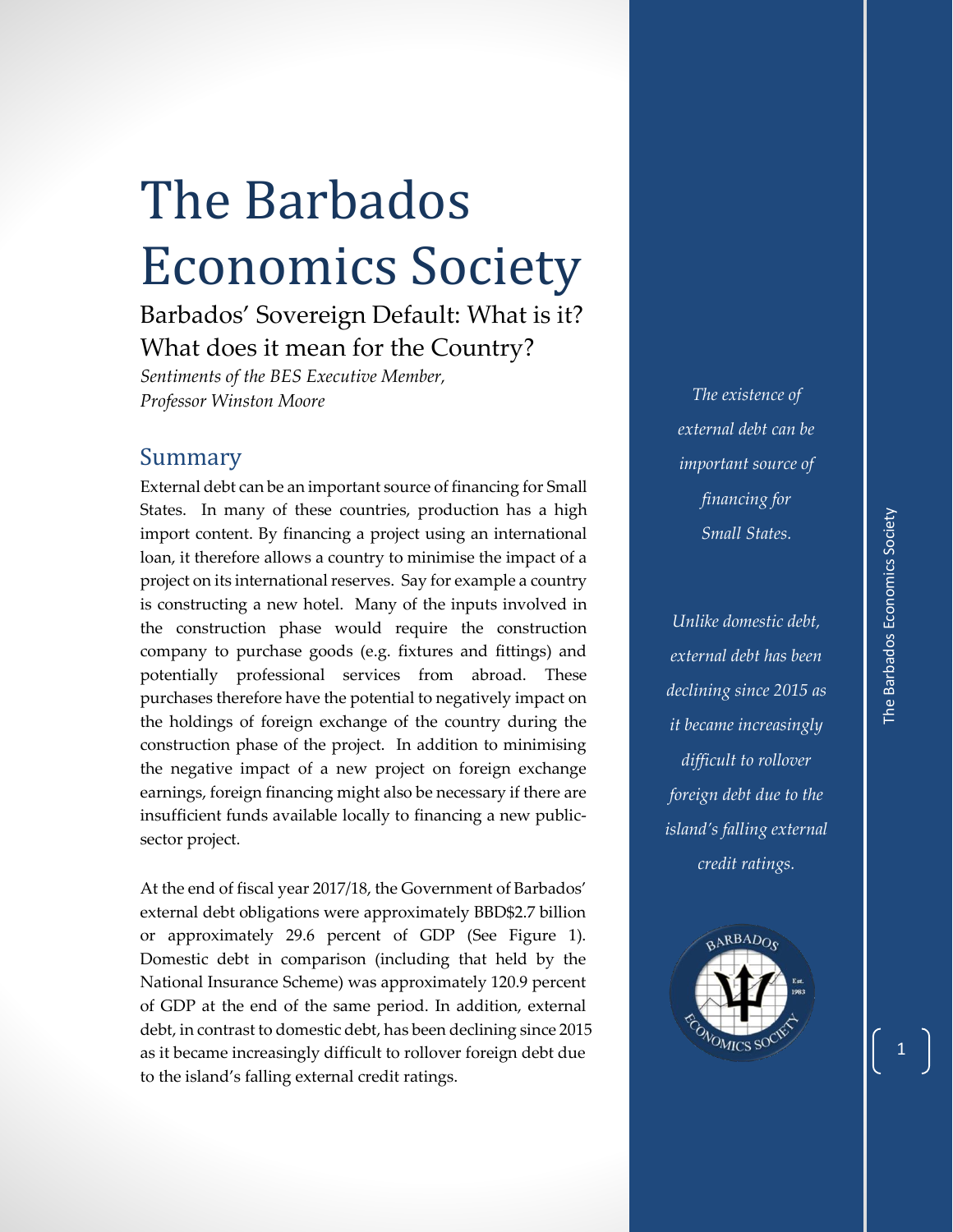

Source: Central Bank of Barbados March 2018 Economic Press Release

Typically, a country runs into debt problems when rising levels of debt make the country more susceptible to sudden stops. The basic definition of a sudden stop is a period of time characterised by a significant and unexpected slowdown in private capital inflows. This reduction in capital inflows leads to a fall in foreign exchange reserves and makes it difficult to continue to pay for imports of goods and services as well as to make payments on external debt. This is very similar to what has happened to Barbados in recent years. Foreign direct investment in Barbados fell from US\$316 million in 2014 to US\$156 million in 2017. This decline in FDI inflows, along with other factors, resulted in the international reserves falling from US\$527 million to US\$205 million between 2014 and 2017. Therefore, at the end of 2017, the island's international reserves could only finance about 1.5 months of imports of goods and services - well below the international benchmark of reserves equivalent to 3 months of imports of goods and services.

A default occurs when a country runs into extreme difficulties whilst making payments on its stock of external debt and therefore either misses the date of payment for a principal or interest payment or decides to stop servicing its debt. This is quite similar to problems we run into in our own homes when it might become difficult for us to make monthly payments for our mortgage or car loan.

The main benefit of a country defaulting on its debt is that it gives the country enough breathing room to implement a Structural Adjustment Programme, normally under the auspices of the International Monetary Fund (IMF). This Structural Adjustment Programme attempts to address the underlying cause of the problem driving the demand for debt as well as the balance of payments disequilibrium.